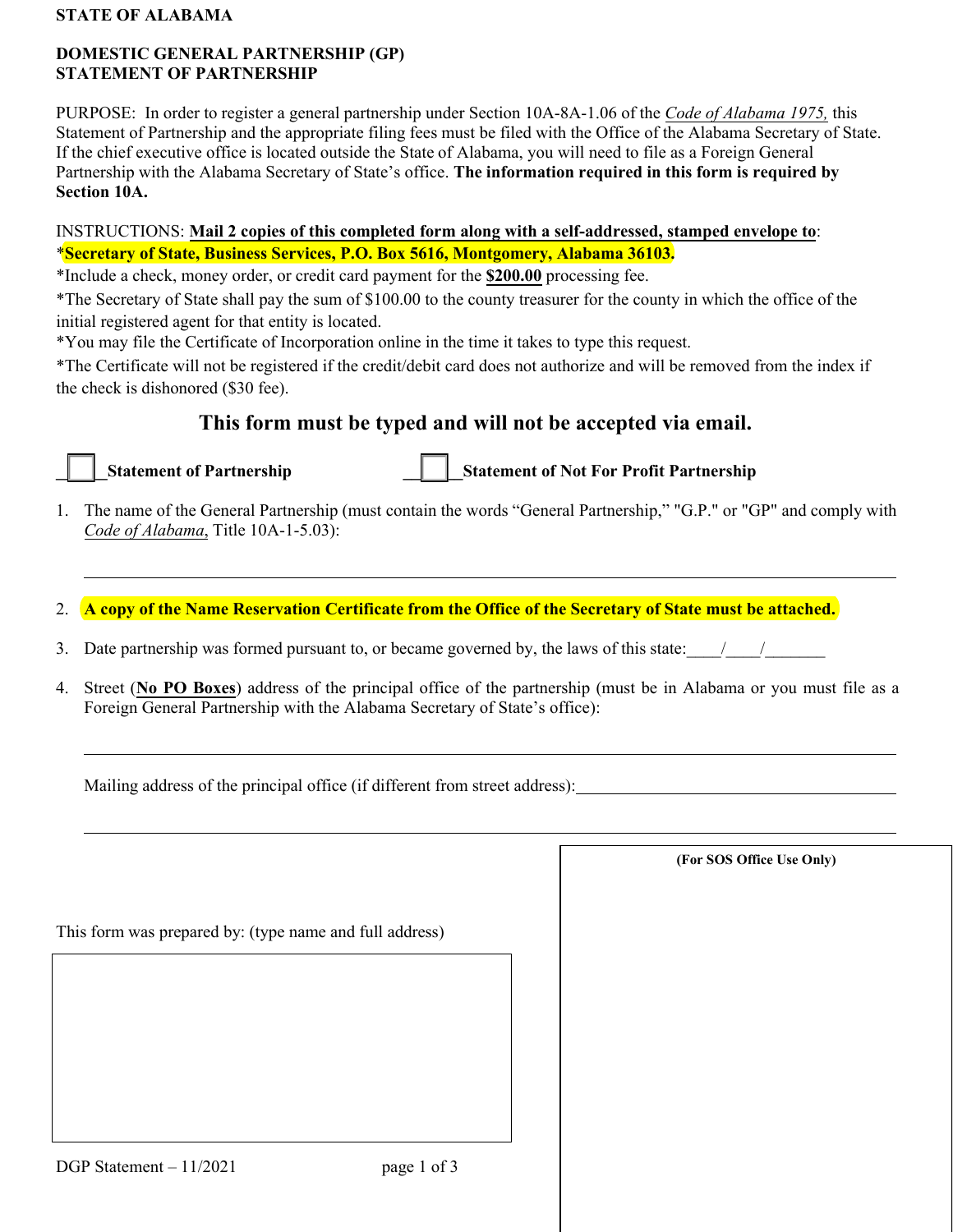### **DOMESTIC GENERAL PARTNERSHIP (GP) STATEMENT OF PARTNERSHIP**

- 5. The name of the registered agent (only one agent):
- 6. Street (**No PO Boxes**) address of registered office (must be located in Alabama):

\*COUNTY of above address:

Mailing address in Alabama of registered office (if different from street address):

\*County of Registered Agent is requested in order to determine distribution of County filing fees

7. This partnership is formed for the purpose of carrying out a for profit business in accordance with 10A-8A-2.01(a)(i) OR a not for profit activity in accordance with 10A-8A-2.01(a)(ii), has two or more partners, and the partnership agreement is governed by the laws of this State and if the partnership agreement is a written partnership agreement, the undersigned declares that the written partnership agreement has a provision stating that the partnership agreement is governed by the laws of this State.

| 8. Name of Partner:         |
|-----------------------------|
| Mailing Address of Partner: |
| Name of Partner:            |
| Mailing Address of Partner: |
|                             |
| Name of Partner:            |
| Mailing Address of Partner: |
|                             |
| Name of Partner:            |
| Mailing Address of Partner: |

### **Add additional listing of Partners and mailing addresses if necessary.**

9. The registration of the general partnership is effective immediately on the date the registration is filed with the Secretary of State or at the later date specified in this filing.

The undersigned specify  $/$  /  $/$  as the effective date (must be later than the date filed in the office of the Secretary of State.)

Attached are any other provisions that are not inconsistent with any laws relating to organization, ownership, governance, business, or affairs of the general partnership. The partnership agreement may be attached and made part of this statement.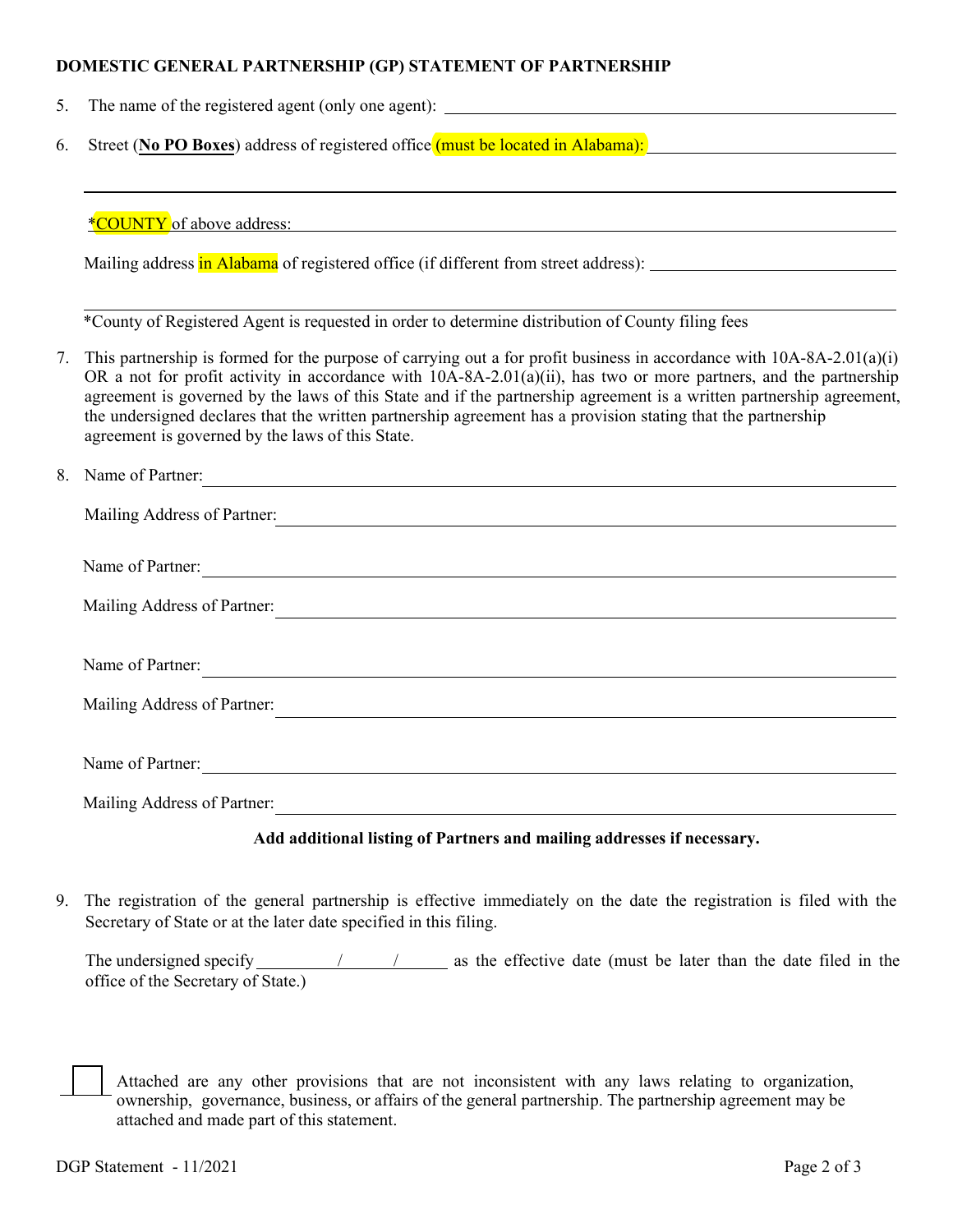**Under Section 10A-8A-2.02: except as specifically provided otherwise in the Code of Alabama, a statement filed by a partnership must be executed by at least two partners. Additional partners may sign.** 

/ / / Date (MM/DD/YYYY)

Signature as required by  $10A-8-1.06$ 

Typed name of Partner signing above

 $\frac{1}{\text{Date}}$  (MM/DD/YYYY)

Signature as required by  $10A-8-1.06$ 

Typed name of Partner signing above

 $\frac{1}{\text{Date}}$  (MM/DD/YYYY)

Signature as required by  $10A-8-1.06$ 

Typed name of Partner signing above

 $\frac{1}{\text{Date}}$  (MM/DD/YYYY)

Signature as required by  $10A-8-1.06$ 

Typed name of Partner signing above